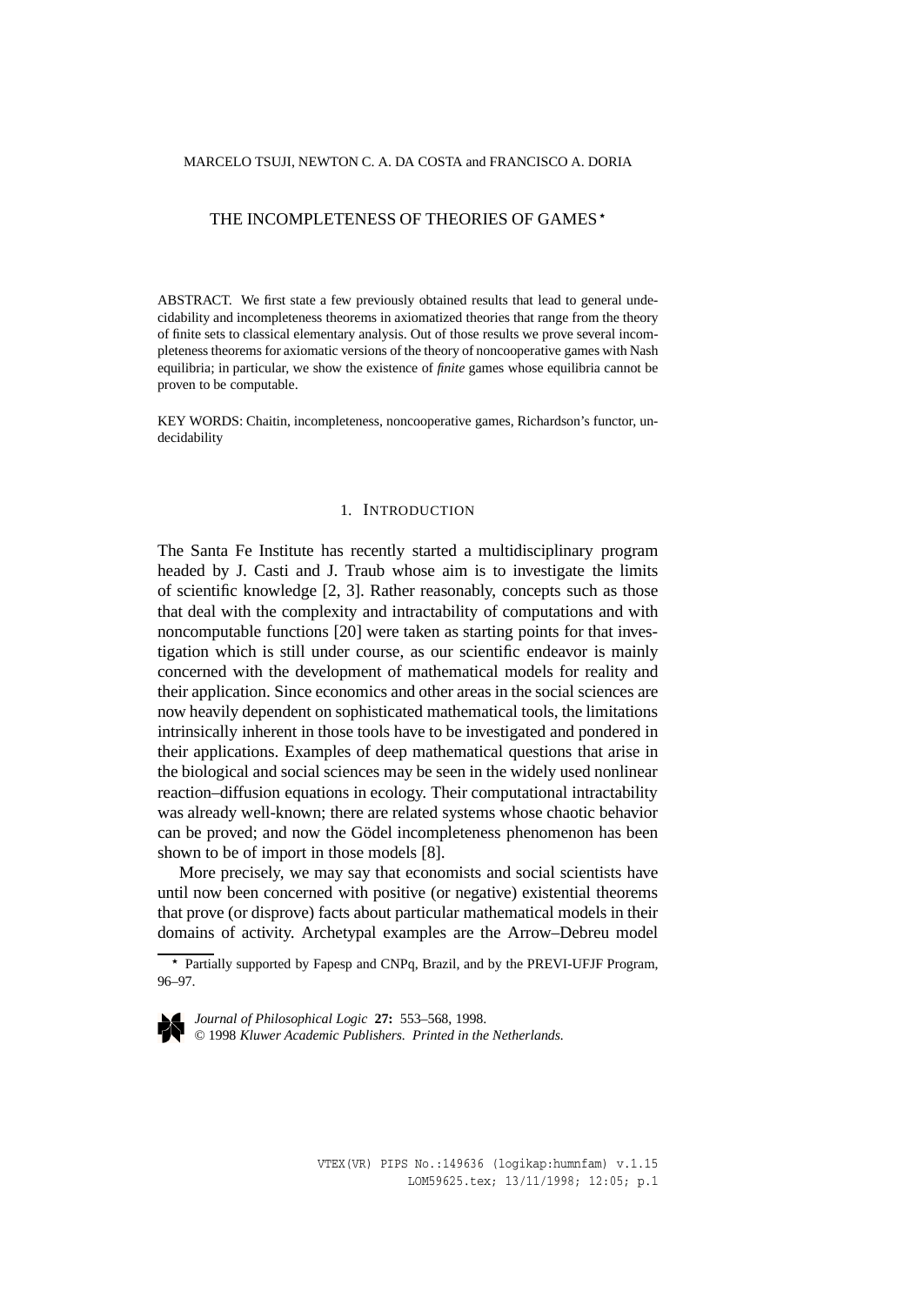and Arrow's Impossibility Theorem. Yet, more recently that concern with existential results has been extended to metamathematical aspects of economic models, and specifically with their computational aspects, such as the algorithmic resources required by the economic agents to carry out the effective implementation of those models. The existence of a journal solely dedicated to those questions, *Computational Economics*, bears witness to this growing concern.

### *Internal and External Epistemological Questions*

The use of metamathematical tools has also spread to questions with a stronger philosophical flavor in economics. Epistemic logic and recursion theory have been used in the theory of games to discuss and assess the status of notions of solution, equilibria and rationality proposed by different authors. The special issue of *Theory and Decision* that deals with the relations between logic and game theory is very illuminating; see [1]. In such an approach we deal with the *internal epistemology and computability* of the theory of games. This means that we consider epistemological and computational questions that affect the *players* and, in general, the inner structure of the game – almost all papers published in economic journals adopt this point of view.

Another possibility, more in line with the problem on the limits of scientific knowledge is the one that may be called the *external epistemological and computability* of game theory. Here we deal with the relation between the scientist who uses the game theoretical model and the model itself. We have an economic model, or alternatively a class of models: and here the question is, what can we get out of these?

We consider the questions arising from this second point of view; *i.e.* we show that when we see game theory as a formal axiomatized theory, some unsuspected incompleteness phenomena appear that establish limits to the external epistemological power of the theory of games. It should be stressed that analogous results could be obtained for any mathematized microeconomic theory – here game theory is used for being an archetypal example in economic theory.

### *Previous Results*

In this external epistemological approach the most striking result in the metamathematics of economic models was the recent proof by Lewis [16] that the (formal) theory of Walrasian models with a computable presentation is an undecidable theory. (A weaker but equally interesting result by the same author is the proof of the Gödel-incompleteness of the theory of Hamiltonian models [17].) In a similar vein Prasad [18] demonstrated the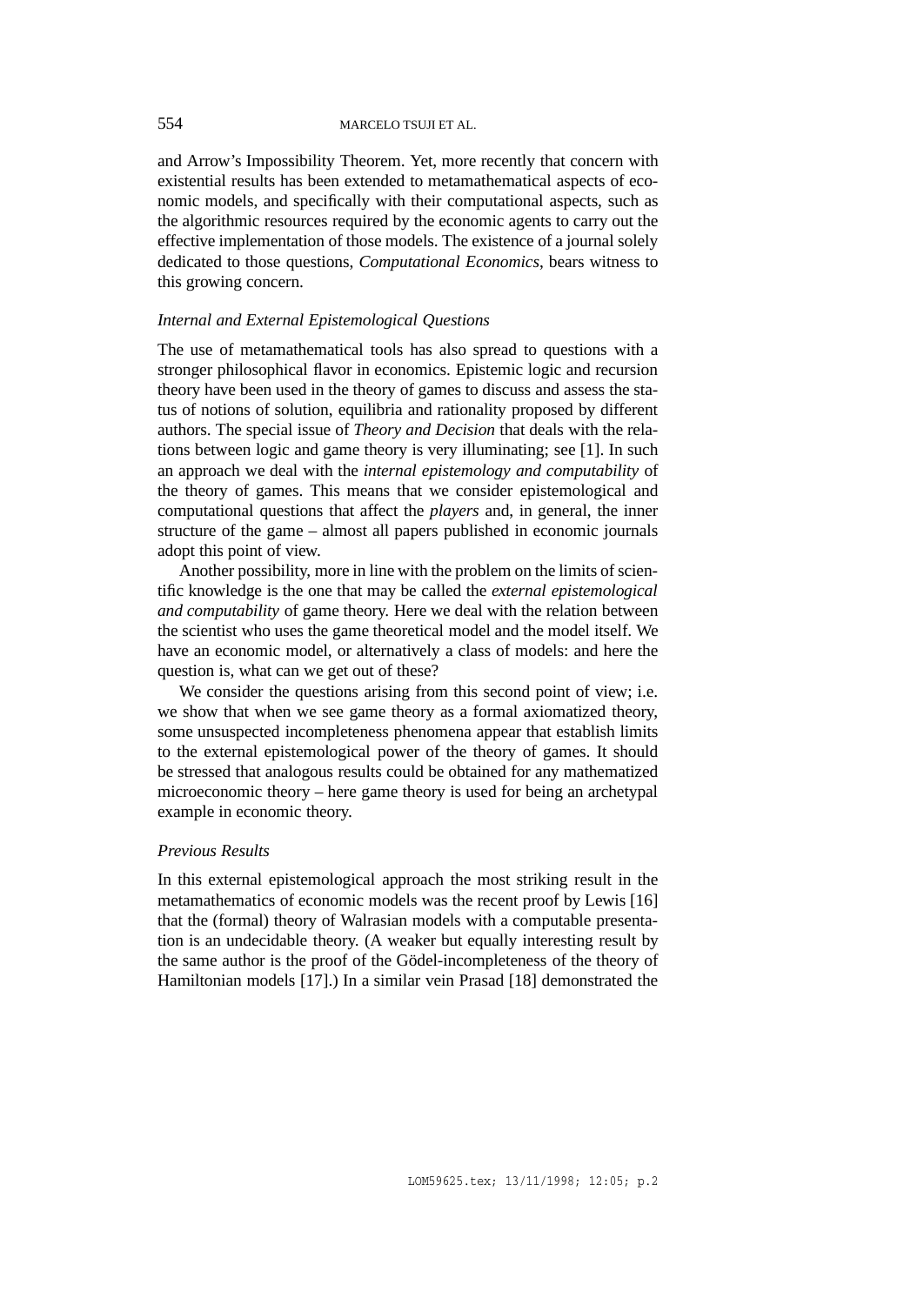existence of a class of countably infinite games for which the problem of finding a Nash equilibrium is algorithmically unsolvable. When faced with the same question in the finite situation, Prasad remarks:

For such games (i.e., with finite numbers of players and strategies) it is easy to describe a computational procedure for finding Nash equilibria. Since the problem is inherently finite, one approach would be to consider exhaustively all possible strategy combinations and to check if any player can gain from unilateral deviation.

#### *On Descriptions of Finite Sets*

Let's think a bit about that. Prasad argues that we can check for Nash equilibria in finite Nash games since the set of strategies is finite; out of its finiteness we can make a finite list of things that matter in the game and by brute force comparison we end up with the desired equilibria.

That approach certainly holds when we look at the problem in an extensional way, that is, when the sets of strategies and utilities are considered by themselves without the mediation of any formal language. Such is the case in all informal approaches. Yet when we go from the domain of informal mathematics into that of formalized or axiomatized theories, we cease to handle directly our intuitive, almost concrete initial objects. Formalized theories are about strings of symbols that purport to represent our intuitions about concrete objects. When we look at finite games within axiomatic theories, those naive intuitions about their solvability break down.

We can be more precise here. First, it has been known since R. Harrop's theorem that according to the description given to a finite set we may not be able to single out its elements [11, 15]. We can give an informal example of that phenomenon:

*A description of a finite set with undecidable properties.* Let  $n_1$  and  $n_2$ be two different positive integers. Let  $\theta(k)$  be an explicit expression for a noncomputable function defined over the positive integers which however is known to take values 0 or 1 (see Section 2 for several examples of that object). Then  $n(k) = {n_1\theta(k) + n_2(1 - \theta(k))}$  is equal to  $\{n_1\}$  or  $\{n_2\}$  for each integer *k*.

Yet for arbitrary integers  $k$ , there is no decision procedure to check whether  $n(k) = \{n_1\}$  or  $n(k) = \{n_2\}.$ 

### *Summary of the Paper*

The core of this paper is based on techniques developed by two of the authors to solve some questions in dynamical systems theory and in other domains of (axiomatized) physics [5, 6, 7, 8, 10]. Section 2 in this paper reviews our construction of Richardson's Functor from Diophantine equa-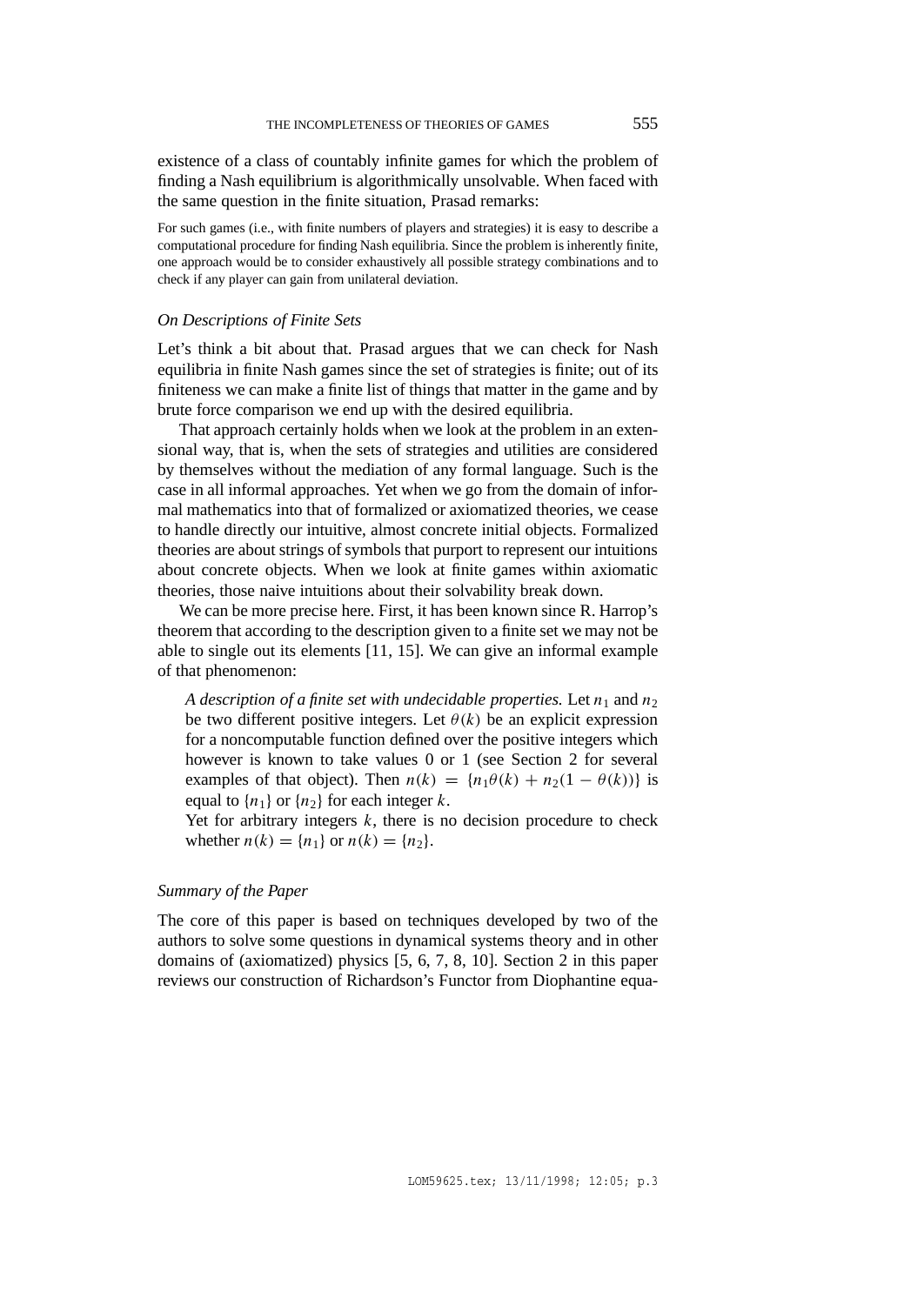tions into elementary real analysis and lists several general undecidability and incompleteness results for the language of analysis. Section 3 states and proves our results on theories of noncooperative games with Nash equilibria. Finally Section 4 presents our conclusions.

### *Preliminary Concepts and Notation*

Our formal languages are built out of a finite alphabet, and its *expressions* are defined as being the finite sequences of letters from the basic alphabet. We therefore reduce everything to finite sequences of letters.

To be precise, we suppose that our theories are formalized within a first-order classical language with equality and the description operator *ι*.

We follow the notation of [5] with a few changes that are explicitly indicated; in particular  $\omega$  will denote the set of natural numbers, Z is the set of integers, and R are the real numbers. Let *T* be a first-order consistent axiomatic theory that contains formalized Peano's arithmetic N and such that *T* is strong enough to include the concept of set and classical elementary analysis. (We can simply take  $T = ZFC$ , where  $ZFC$  is Zermelo–Fraenkel set theory with the axiom of choice.) If  $L<sub>T</sub>$  is the formal language of  $T$ , we suppose that we can form within  $T$  a recursive coding for  $L<sub>T</sub>$  so that it becomes a set  $L<sub>T</sub>$  of formal expressions in an adequate interpretation of *T*. Terms in  $L<sub>T</sub>$  will be denoted by lower case italic letters, such as  $x, y, z, f, g, a, \ldots$  Predicates or properties (i.e. open formulas) in  $L_T$  will be noted  $P, Q, \ldots$  The use of Greek letters and more particular notation features (such as *p*, *q* for polynomial functional symbols) will be clear from the context. More generally, arbitrary expressions in  $L<sub>T</sub>$  will be written *ξ,ζ ...*

We emphasize that proofs in *T* are algorithmically defined ways of handling the objects of  $L_T$ ; for the concept of algorithm see [5]. A review of concepts from computation theory and applications (algorithms, Turing machines, formal systems and the like) can be found in [5]. Ideas from logical number theory, such as the Matijasevich–Davis–Robinson–Jones theorem and universal polynomials can be found in [12, 14].

#### 2. UNDECIDABILITY AND INCOMPLETENESS IN *T*

We now review the above described previous results by two of the authors on the undecidability and incompleteness of classical analysis. Obviously our exposition is not rigorous and the reader is referred to the cited bibliography for complete details.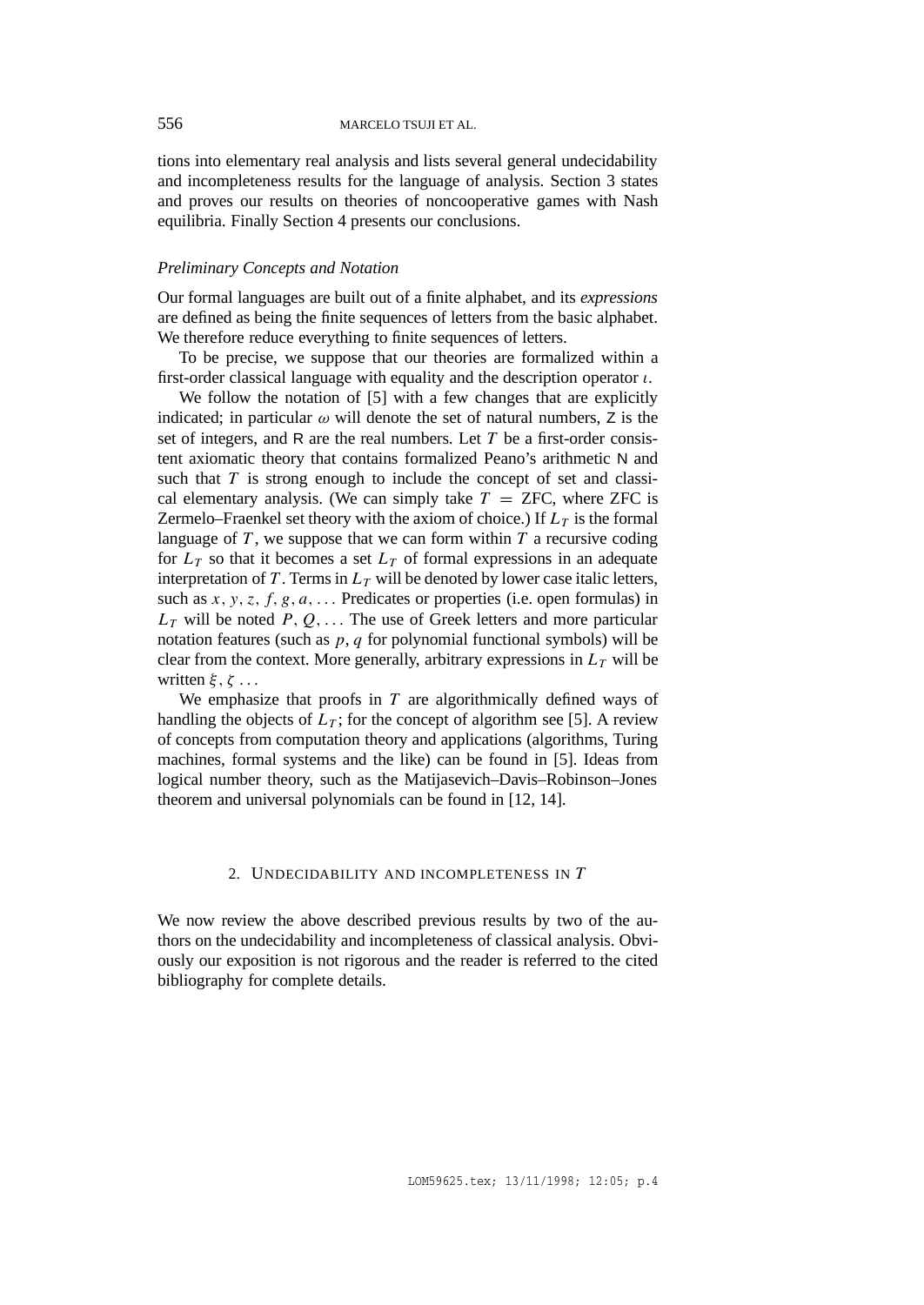DEFINITION 2.1. *T* is *arithmetically consistent* if and only if the standard model **N** for N is a model for the first-order arithmetic theorems of *T* . We also say that *T* is arithmetically consistent in **M** if **M** is a model of *T* and *T* is arithmetically consistent.

REMARK 2.2. Arithmetic consistency is a stronger requirement than simple consistency, but it is (metamathematically) satisfied by ZFC. Nevertheless, in several of our results below arithmetic consistency may be replaced by simple consistency.

### *Richardson's Functor and the Incompleteness of Analysis*

Let now  $P$  be the algebra of polynomial expressions on a finite number of unknowns over the integers  $Z$ ; we identify  $\mathcal P$  to the set of expressions for Diophantine polynomials in  $T$ . Let  $\mathcal E$  be the set of expressions for real elementary functions on a finite number of unknowns, while  $\mathcal F$  is the set of expressions for real-valued elementary functions on a single variable [5]. We assert:

PROPOSITION 2.3 (Richardson's Functor). Let  $p_m(x_1, x_2, \ldots, x_n) = 0$ *be a family of expressions for Diophantine equations parametrized by the positive integer m in an arithmetically consistent theory T . Then there is an algorithmic procedure*  $\alpha$ :  $\mathcal{P} \rightarrow \mathcal{E}$  *such that out of*  $p_m \in \mathcal{P}$  *we can explicitly obtain an expression*

$$
f_m(x_1,x_2,\ldots,x_n)=\alpha p_m(x_1,x_2,\ldots,x_n),
$$

 $f_m \in \mathcal{E}$ , such that  $f_m = 0$  *if and only if*  $f_m \leq 1$  *if and only if there are positive integers*  $x_1, x_2, \ldots, x_n$  *such that*  $p_m(x_1, \ldots, x_n) = 0$  (*here we commit an abuse of language:*  $f_m = 0$  *and*  $f_m \leq 1$  *obviously mean that the function represented by expression fm takes the stated values; in order to avoid rendering too clumsy the statements of our results, we will also adopt this same convention in the next propositions*)*.*

*Moreover there are algorithmic procedures*  $j', j''$ :  $\mathcal{P} \rightarrow \mathcal{F}$  such that *we can obtain out of an expression pm two other expressions for onevariable functions,*  $g_m(x) = f'p_m(x_1, \ldots)$  *and*  $h_m(x) = f''p_m(x_1, \ldots)$ *such that there are positive integers*  $x_1, \ldots$  *with*  $p_m(x_1, \ldots) = 0$  *if and only if*  $g_m(x) = 0$  *and*  $h_m(x) \leq 1$ *, for all real-valued x.* 

*Proof.* See [5]. □

PROPOSITION 2.4 (Incompleteness of Real Analysis). *If T is arithmetically consistent, and if we add the absolute value function*  $|x|$  to  $\mathcal F$  *and close it to obtain an extended set of expressions*  $\mathcal{F}^*$ , we have: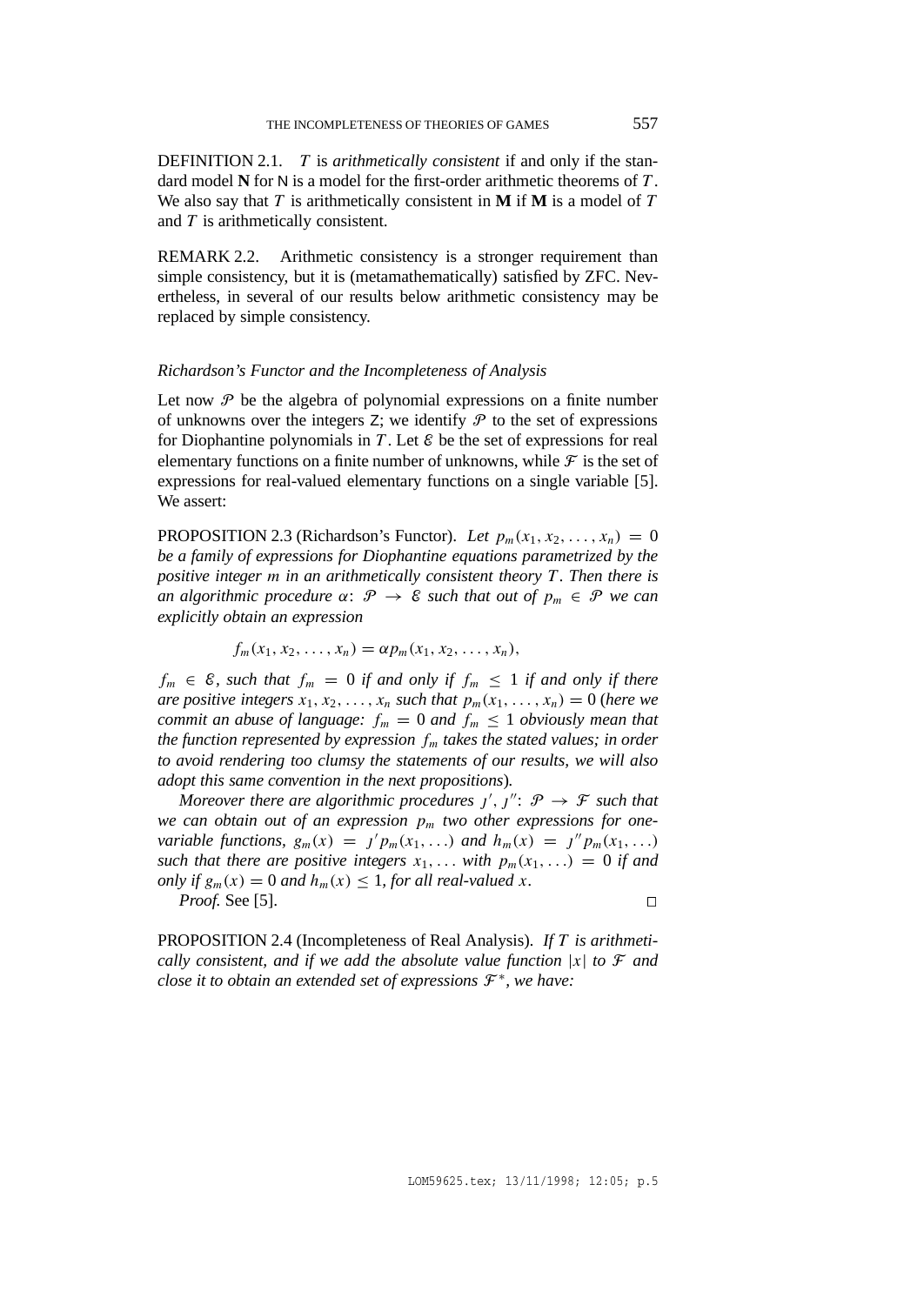- 1. *We can algorithmically construct in T a denumerable family of expressions for real-valued, positive-definite functions*  $k_m(x) \geq 0$  *so that there is no general algorithm to decide whether one has, for all real x,*  $k_m(x) = 0.$ <br>2. *For a model* **M** *in which T is arithmetically consistent, there is an ex-*
- *pression for a real-valued function*  $k(x)$  *such that*  $\mathbf{M} \models \forall x \in \mathsf{R}k(x) = 0$ *while*  $T \nvDash \forall x \in \mathbb{R}$ *k* $(x) = 0$  *and*  $T \nvDash \exists x \in \mathbb{R}$ *k* $(x) \neq 0$ *.*

*Proof.* See [5]. □

If  $k_m$  (as in Proposition 2.4) results out of  $p_m$ , we write  $k_m = \lambda p_m$ .

*Equality is Undecidable in LT*

COROLLARY 2.5. *If T is arithmetically consistent in* **M** *then for a realvalued function f* (*defined also over the reals*) *there is an expression ξ* ∈ *L<sub>T</sub>* such that  $\mathbf{M} \models \xi = f$ , while  $T \not\models \xi = f$  and  $T \not\models \neg (\xi = f)$ .

*Proof.* Put  $\xi = f + k(x)$ , for  $k(x)$  as in Proposition 2.4.

# *The Halting Function and Expressions for Complete Degrees in the Arithmetical Hierarchy*

Let now  $M_n(q)$  be the Turing machine of index *n* that acts upon the natural number *q*. Let  $\theta$ (*n*, *q*) be the *halting function* for  $M_n(q)$ , that is,  $\theta$ (*n*, *q*) = 1 if and only if  $M_n(q)$  stops over q, and  $\theta(n, q) = 0$  if and only if  $M_n(q)$ doesn't stop over *q*. Remember that the halting function  $\theta(n, q)$  cannot be algorithmically implemented.

Let  $p_{n,q}(x_1, x_2, \ldots, x_n)$  be a universal polynomial [14]. Since  $\mathcal{F}^*$  has Let  $p_{n,q}(x_1, x_2, ..., x_n)$  be a universal polynomial [14]. Since  $\mathcal{F}$  has an expression for  $|x|$  (informally one might have  $|x| = +\sqrt{x^2}$ ), it has an expression for the sign function  $\sigma(\pm x) = \pm 0$ ,  $\sigma(0) = 0$ . Therefore we can algorithmically build within the language of analysis (where we can express quotients and integrations) an expression for the halting function *θ (n, q)*:

PROPOSITION 2.6 (The Halting Function). *If T is arithmetically consistent, then:*

$$
\theta(n,q) = \sigma(G_{n,q}),
$$
  
\n
$$
G_{n,q} = \int_{-\infty}^{+\infty} \frac{C_{n,q}(x)e^{-x^2}}{1 + C_{n,q}(x)} dx,
$$
  
\n
$$
C_{n,q}(x) = \lambda p_{n,q}(x_1, \dots, x_r).
$$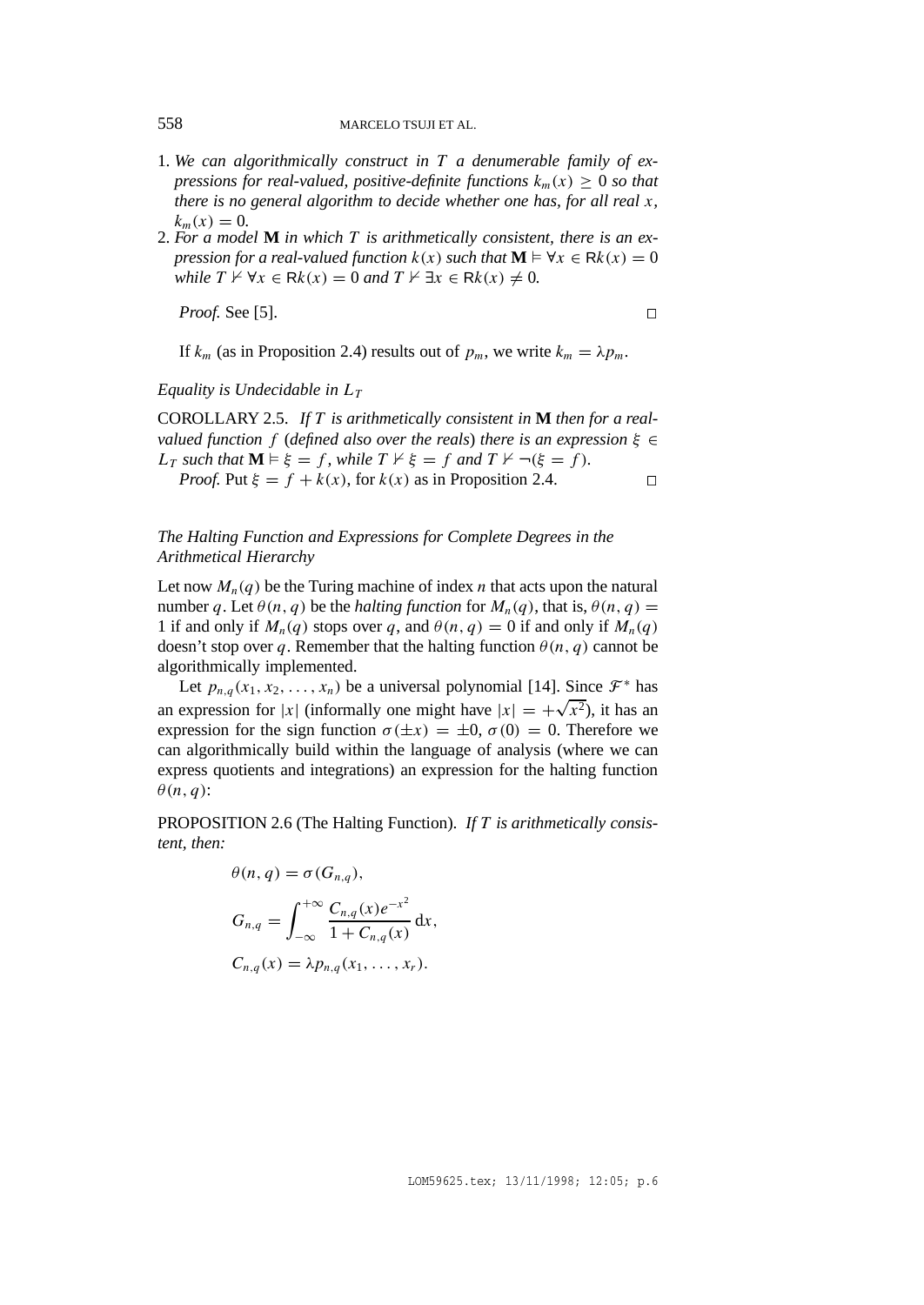*Proof.* See [5]. □

REMARK 2.7. Other expressions are available for the halting function; see [8] for them. One of those expressions is 'quasi-arithmetical, that is, it can be constructed in N plus a functional symbol.

There are infinitely many expressions for  $\theta(n, q)$  in  $L_T$ ; however due to incompleteness some of them will never be proved to equal the halting function in *T* .

DEFINITION 2.8. A predicate *P* in  $L_T$  is *nontrivial* if there are terms *x*, *y* such that  $T \vdash P(x)$  and  $T \vdash \neg P(y)$ .

If  $\xi \in L_T$  is any expression in that language, we write  $||\xi||$  for its complexity, as measured by the number of letters from *T* 's alphabet in *ξ* . Also we define the *complexity of a proof*  $C_T(\xi)$  of  $\xi$  in  $L_T$  to be the minimum length that a deduction of *ξ* from the axioms of *T* can have, as measured by the total number of letters in the expressions that belong to the proof. Let *P* be any nontrivial predicate, and let  $\mathcal{B} \supset \mathcal{F}^*$ .

Then:

PROPOSITION 2.9. *If T is arithmetically consistent, then:*

- 1. *There is an expression*  $\xi \in \mathcal{B}$  *so that*  $T \nvdash \neg P(\xi)$  *and*  $T \nvdash P(\xi)$ *, but*  $M \models P(\xi)$ , where *T* is arithmetically consistent in **M**.
- 2. *There is a denumerable set of expressions for functions*  $\xi_m(x) \in \mathcal{B}$ ,  $m \in \omega$ , such that there is no general decision procedure to ascertain, *for an arbitrary m, whether*  $P(\xi_m)$  *or*  $\neg P(\xi_m)$  *is provable in T*.
- 3. Given the set  $K = \{m : T \vdash P(\widehat{m})\}$ , and given an arbitrary total *recursive function*  $g: \omega \to \omega$ *, there is an infinite number of values for m so that*  $C_T(P(\hat{m})) > g(||P(\hat{m})||)$ *.*

Here  $\hat{m}$  recursively codes the set  $\xi_m$  of expressions in  $L_T$ . That result was the first general incompleteness theorem obtained by two of the authors [5]. It is (in a certain sense) parallel to Rice's Theorem in recursion theory [13].

These results form the core of our techniques for obtaining undecidable expressions in  $L<sub>T</sub>$ . Using the same principles and standard concepts from recursion theory it is possible to extend our theorems to problems involving all degrees of the arithmetical hierarchy and even beyond it. For our present purposes we only state two of such generalizations that will be used in the following section (their proofs and all the technical details can be found in [8]):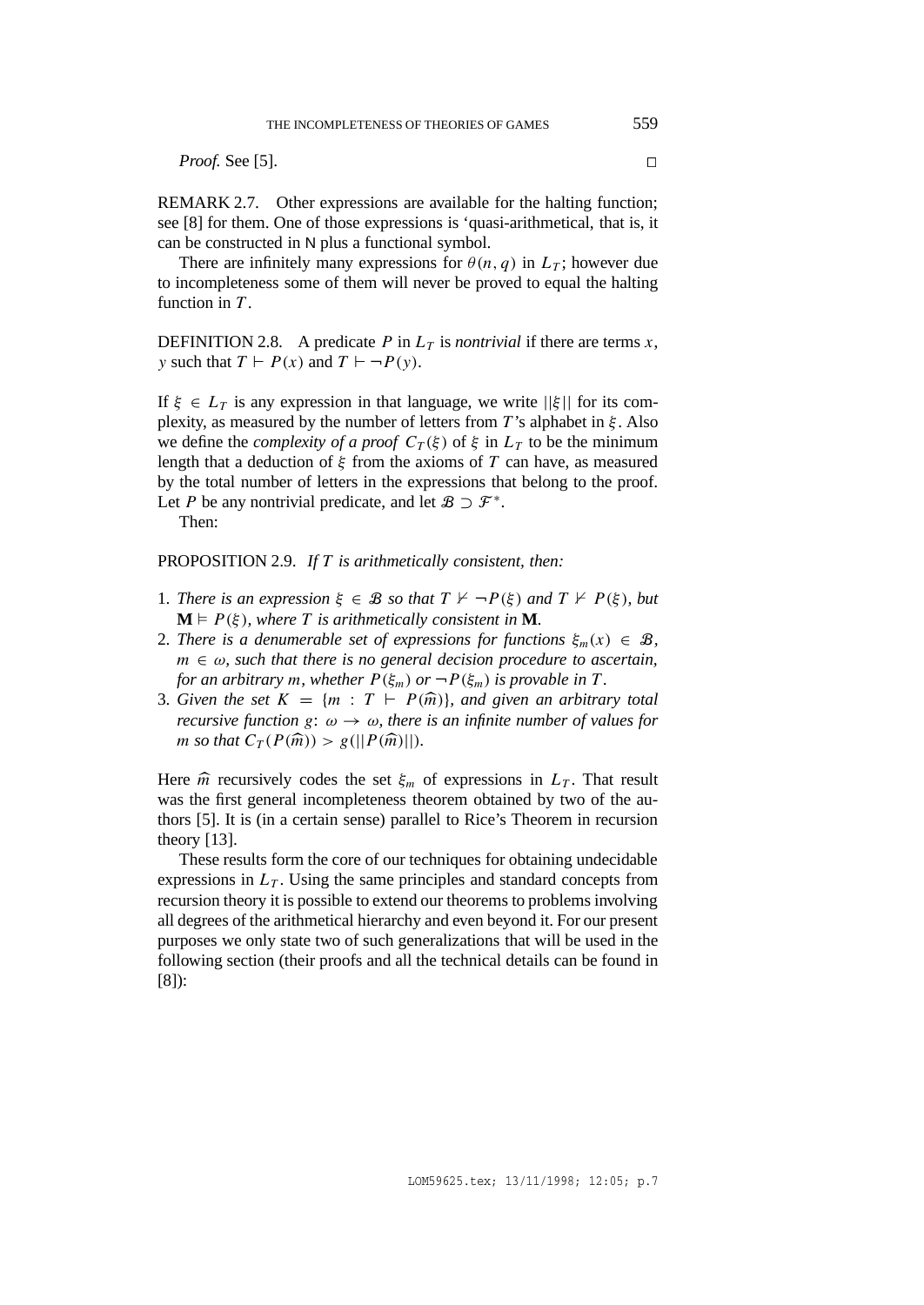DEFINITION 2.10. The sentences  $\xi, \zeta \in L_T$  are *demonstrably equivalent* in *T* (or are *T*-equivalent) if and only if  $T \vdash \xi \leftrightarrow \zeta$ .

DEFINITION 2.11. The sentence  $\xi \in L_T$  is *arithmetically expressible* in *T* if and only if there is an arithmetic sentence  $\zeta$  such that  $T \vdash \xi \leftrightarrow \zeta$ . Similarly we can define when a term is said to be arithmetically expressible in *T* .

PROPOSITION 2.12. *If T satisfies some simple conditions* (*see* [8])*, then for any nontrivial predicate P in* N *there is*  $a \zeta \in L_T$  *such that the assertion*  $P(\zeta)$  *is T -demonstrably equivalent to a*  $\Pi_{m+1}$  *assertion, but not to any assertion with a lower rank in the arithmetic hierarchy.*

PROPOSITION 2.13 (Nonarithmetic incompleteness). *If T is arithmetically consistent then given any nontrivial property P:*

- 1.*There is a family of expressions*  $\zeta_m \in L_T$  *such that there is no general algorithm to check, for every*  $m \in \omega$ *, whether or not*  $T \vdash P(\zeta_m)$ *.*
- 2.*There is an expression*  $\zeta \in L_T$  *such that*  $\mathbf{M} \models P(\zeta)$  *while*  $T \not\models P(\zeta)$  *and*  $T \nvdash \neg P(\zeta)$ *.*
- 3.*Neither ζm nor ζ are arithmetically expressible.*

REMARK 2.14. We have thus produced out of every nontrivial predicate in *T* intractable problems that cannot be reduced to arithmetic problems. It should also be noted that the general nonarithmetic undecidable statement  $P(\zeta)$  has been obtained without the help of any kind of forcing construction.

#### *Problems Equivalent to Some Specific Intractable Problem*

REMARK 2.15. A related result is the equivalence between proving famous arithmetic conjectures and the provability of a given nontrivial property *P* within our formal system. The original example dealt with Fermat's Last Theorem [10], but we can consider here, the well-known *P*?*NP* question, which da Costa and Doria have strong reasons to believe that it is independent of the axioms of ZFC [9].

The construction goes as follows: an axiomatic theory such as ZFC is a recursively enumerable set of sentences. As such, there is a Turing machine *M*<sub>ZFC</sub> over an adequate alphabet which recursively enumerates those sentences. If  $\xi$  is a sentence of  $L_{\text{ZFC}}$  which is undecidable w.r.t. the axioms of that theory, then neither  $\xi$  nor  $\neg \xi$  can be proved in ZFC. If we suppose that ZFC is arithmetically consistent, and if  $m_{\xi}$  and  $m_{-\xi}$  are adequate Gödel numbers for those sentences, then  $M_{ZFC}(m_{\xi})$  and  $M_{ZFC}(m_{-\xi})$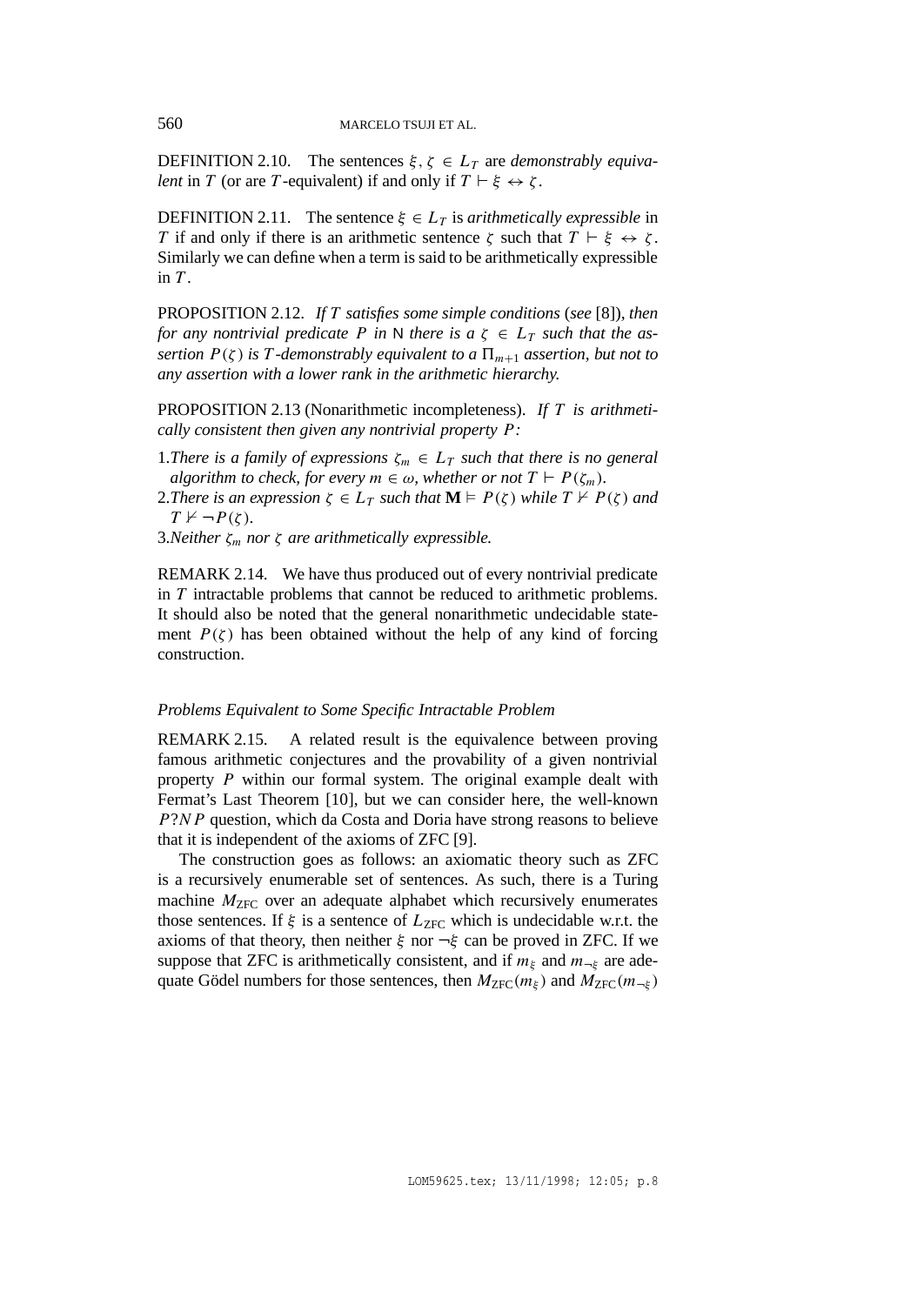do not stop over those inputs. Therefore we can algorithmically obtain an expression for a Diophantine polynomial  $p_{ZFC}(m, ...)$  such that neither  $p_{\text{ZFC}}(m_{\xi}, \ldots)$  nor  $p_{\text{ZFC}}(m_{-\xi}, \ldots)$  have roots on **M**.

Therefore, using the same principles as in the previous constructions, we can conclude that statements such as  $\theta_{ZFC}(m_{\xi}) = 0$ ' are undecidable in ZFC. For convenience, in the following section such functions  $\theta_{\text{ZFC}}(m_{\xi})$ will be denoted simply by *β*.

#### 3. INCOMPLETENESS OF THEORIES OF NONCOOPERATIVE GAMES

We start from the usual mathematical definitions in game theory:

DEFINITION 3.16. A *noncooperative game* is given by the von Neumann triplet  $\langle N, S_i, u_i \rangle$ , with  $i = 1, 2, ..., N$ , where *N* is the number of players,  $S_i$  is the strategy set of player *i* and  $u_i$  is the real-valued utility function

$$
u_i \colon \left(\prod_{j=1}^N S_j\right) \longrightarrow \mathsf{R},
$$

for every  $i = 1, 2, \ldots, N$ , where each  $s_i \in S_i$ .

And,

DEFINITION 3.17. A strategy vector  $s^* = \langle s_1^*, \ldots \rangle$ ,  $s_k^* \in S_k$  is a *Nash equilibrium vector* for a finite noncooperative game  $\Gamma$  if for all strategies and all *i*,

$$
u_i(s^*) = u_i(\langle s_1^*, \ldots, s_k^*, \ldots \rangle) \geq u_i(\langle s_1, \ldots, s_k, \ldots \rangle).
$$

If we work within some strong theory *T* (like ZFC, for example), it is easy to transform the above two informal definitions into formal ones by means of set-theoretical concepts. The result is therefore a Suppes predicate (see [4]) for noncooperative games and a formalization of the relation between a game and its corresponding Nash equilibria.

### *Undecidability and Incompleteness Theorems*

Here we work within a formal theory *T* strong enough to develop classical analysis. Thus, to begin with, let us consider the predicate  $P_g(x, y)$  of  $L_T$ which states that *x* is a von Neumann triplet and *y* is its Nash equilibria. Let  $\mathcal{G}$  be the metamathematical set  $\mathcal{G} = \{ \langle t_1, t_2 \rangle : t_1, t_2 \text{ are terms of } L_T \land \mathbf{M} \models \mathbf{M} \}$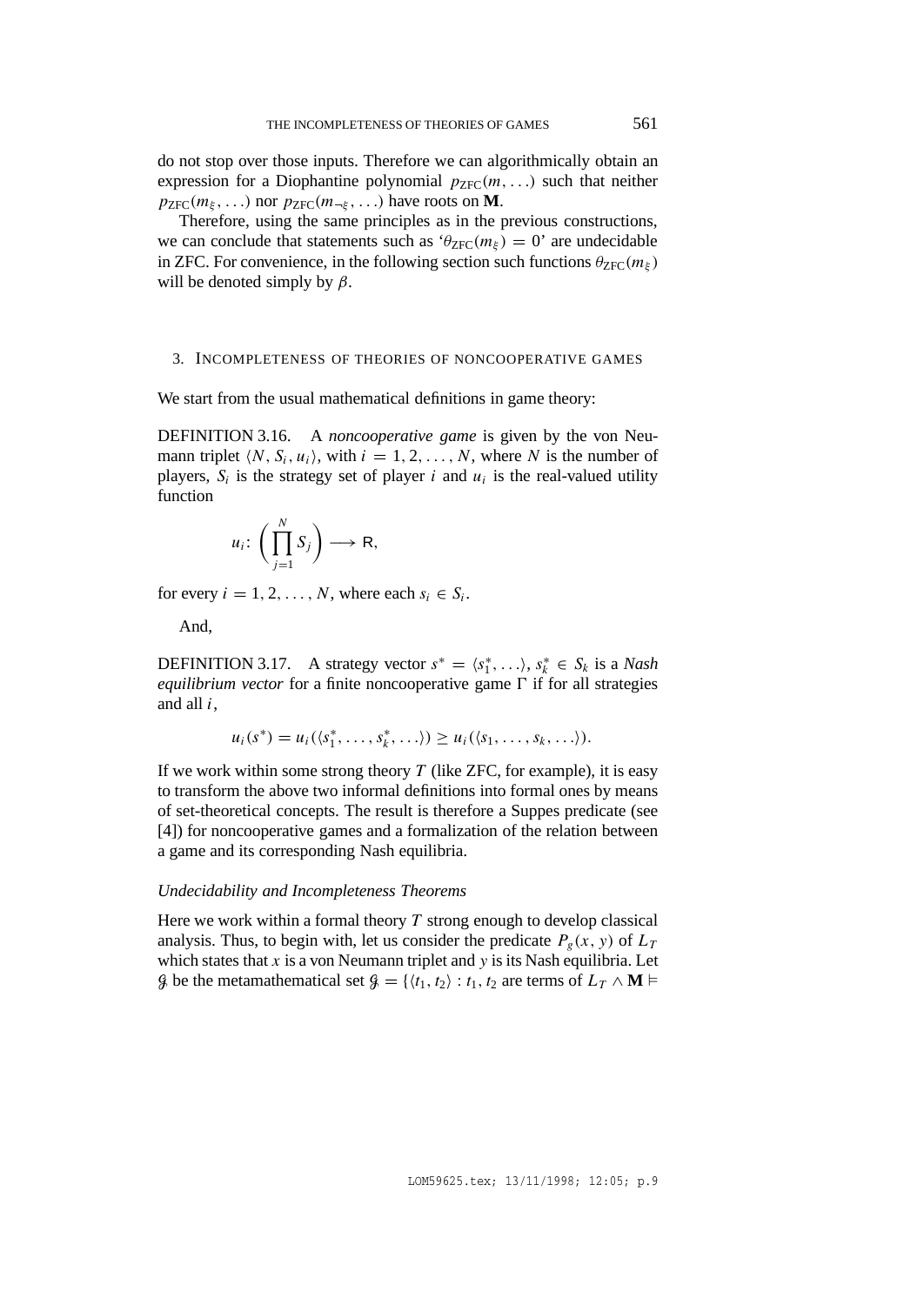$P_g(t_1, t_2)$ } (with **M** as in Proposition 2.4). For notational convenience we label as  $\Gamma$  the elements of  $\mathcal{G}$ . In the next theorem we adopt the following convention: a predicate (or property) *P* 'applied' to  $\Gamma = \langle t_1, t_2 \rangle$  means in fact  $P(t_1, t_2)$ . Then:

PROPOSITION 3.18. *If T is arithmetically consistent then:*

- 1. *Given any nontrivial property P of finite noncooperative games, there is an infinitely denumerable family of elements*  $\Gamma_m$  *of*  $\mathcal{G}$  *such that for those m* with  $T \vdash P(\Gamma_m)$ *, for an arbitrary total recursive function*  $g: \omega \to \omega$ *<i>, there is an infinite number of values for m such that*  $C_T(P(\Gamma_m)) >$  $g(||P\Gamma_m||)$ .
- 2. *For any nontrivial property P of finite noncooperative games, there is one definite element*  $\Gamma$  *of*  $\mathcal{G}$  *such that*  $T \vdash P(\Gamma)$  *if and only if*  $T \vdash P =$ *NP.*
- 3. *There is an element*  $\Gamma$  *of*  $\mathcal{G}$  *for which each strategy set*  $S_i$  *is finite but such that we cannot compute its Nash equilibria.*
- 4. There is an element  $\Gamma$  of  $\mathcal{G}$  for which each strategy set  $S_i$  is finite and *such that the computation of its equilibria is T -arithmetically expressible as a*  $\Pi_{n+1}$  *problem, but not to any*  $\Sigma_k$  *problem,*  $k \leq n$ *.*
- 5. There is an element  $\Gamma$  of  $\mathcal{G}$  for which each strategy set  $S_i$  is finite *and such that the computation of its equilibria is not arithmetically expressible.*

*Proof.* The first statement (1) says that, even if we can prove  $P(\Gamma_m)$  in T, there will be infinitely many values of *m* such that the proof of  $P(\Gamma_m)$  in *T* will be arbitrarily long. Follows from Proposition 2.9.

The second statement (2) is proved as follows: let  $\Gamma'$  and  $\Gamma''$  be two elements of  $\beta$  which represent games with the same number of players but with different strategy sets and different equilibria; let us also assume that  $T \vdash P(\Gamma')$ . If *u'* and *u''* are the expressions for the respective utility functions of the von Neumann triplets terms in  $\Gamma'$  and  $\Gamma''$  and we take  $\beta$  as in Remark 2.15, the element  $\Gamma$  of  $\hat{g}$  with the term  $\iota_x\{x = u \wedge u = u' + \beta u''\}$ for the utility function of its von Neumann triplet is our desired element.

Statement (3) also follows from Proposition 2.9.

Statement (4) follows from similar constructions out of Proposition 2.12, while statement (5) follows (again using the same type of reasoning) from Proposition 2.13.  $\Box$ 

REMARK 3.19. We should clarify a bit more items (3), (4) and (5) above. Let us fix some decidability criterion *D* for sets of real numbers (Pour-el's one, for example) and let  $P_D(t_1, t_2)$  be the predicate constructed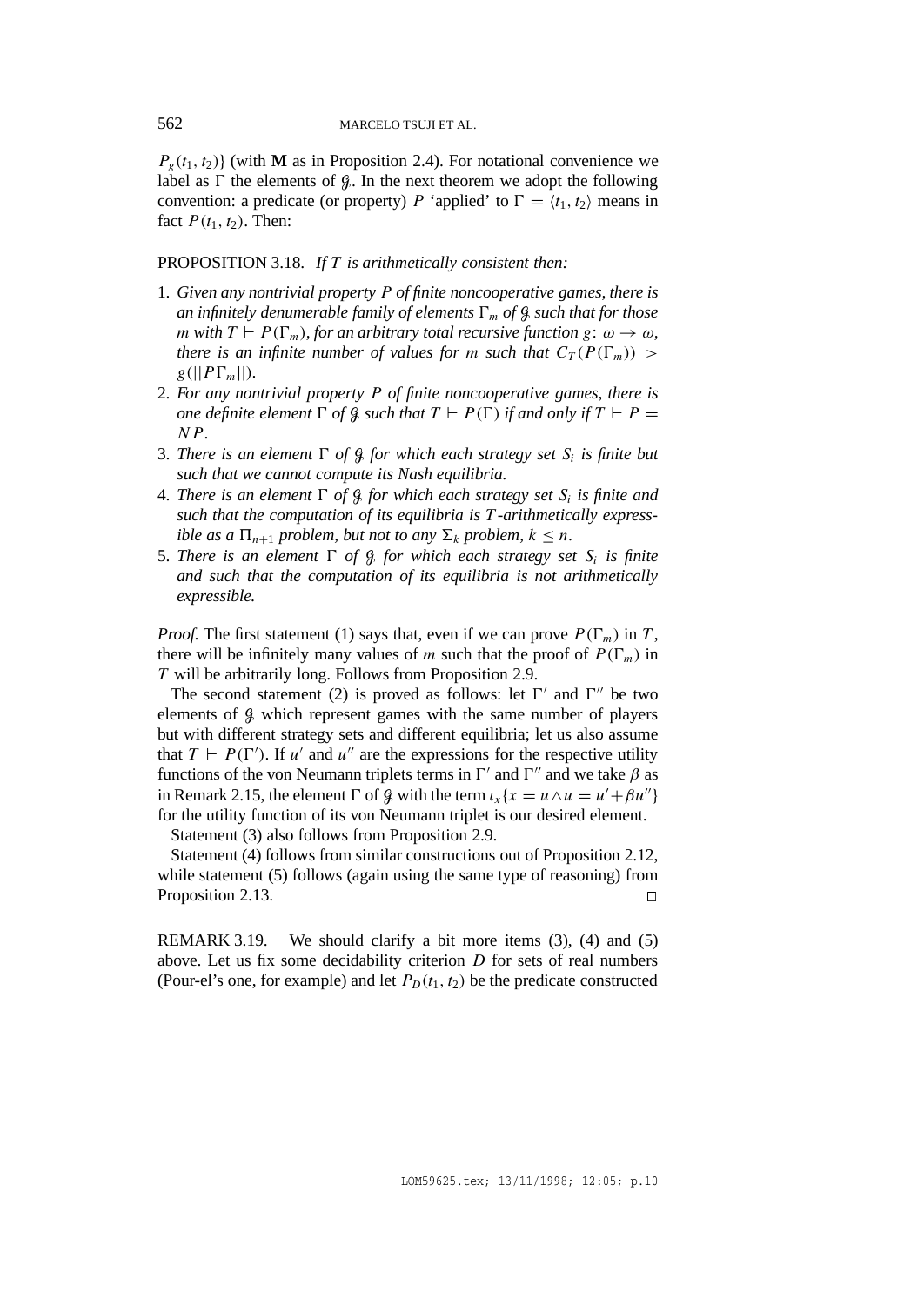in  $L_T$  saying that the term  $t_1$  stands for a von Neumann triplet with *D*decidable Nash equilibria term  $t_2$ . Then, what we mean when we say that the equilibria for an element  $\langle t_1, t_2 \rangle$  of G is not computable is simply that  $T \nvdash P_D(t_1, t_2)$ . In other words, it is a result about the metamathematics of *T* which thus depends solely on *T* 's nature. A more proper terminology would be to say that the equilibria for  $\langle t_1, t_2 \rangle$  is not *T* -computable, stressing the fact that all such results must be taken relative to the formal theory *T* .

### *Incompleteness of Weak Theories of Noncooperative Games*

We can take *T* barely beyond the simplest version of formalized arithmetic N and still find out that the computation of equilibria for finite games cannot always be made, even if we cannot prove most of the results about games in that weak theory, and even if the theory is only able to handle finite objects, or objects that can be inductively obtained out of those.

Now let us take  $N^*$  to be the theory whose axioms are a small fragment of ZFC that allows us to develop a theory of finite sets; that theory encompasses then a good portion of usual arithmetic. Explicitly one has:

DEFINITION 3.20.  $N^*$  is the theory whose underlying formal language is the classical first-order predicate calculus with equality to which we add a binary relation symbol  $\in$  and a new constant  $\emptyset$ , plus the mathematical axioms:

- 1. **Equality.**  $\forall x \forall y \forall z ((z \in x \leftrightarrow z \in y) \rightarrow x = y)$ .
- 2. **The empty set.**  $\forall x (\neg x \in \emptyset)$ .
- 3. **Pair.**  $\forall x \forall y \exists z \forall w (w \in z \leftrightarrow w = x \lor w = y)$ .
- 4. **Union.**  $\forall x \forall y \exists z \forall w (w \in z \leftrightarrow w \in x \lor w \in y)$ . Out of those axioms we define a predicate  $I(x)$  which reads '*x* is an integer'; we define the numeral '0', and we define the operation ' $x + 1$ .' We then state, for a formula  $A(x, t_1, \ldots, t_n)$  on parameters  $t_1, \ldots$  with at least one free variable:
- 5. **Induction.**∀ $x$ ∀ $y$ ∀ $t_1$ ...∀ $t_n$ [ $(A(0, t_1, \ldots) \wedge (I(y) \wedge A(y, t_1, \ldots) \rightarrow A(y+$  $(1, t_1, \ldots)) \rightarrow (I(x) \rightarrow A(x, t_1, \ldots))$ ].

We can easily define functions with finite domains and with values in the objects of  $N^*$ . We can also define  $+$  and  $\times$  for integers, and as a consequence we can form polynomials on the integers in N<sup>∗</sup>. We also have 'discontinuous' operations such as the truncated difference−*·* in that formal system.

We have that: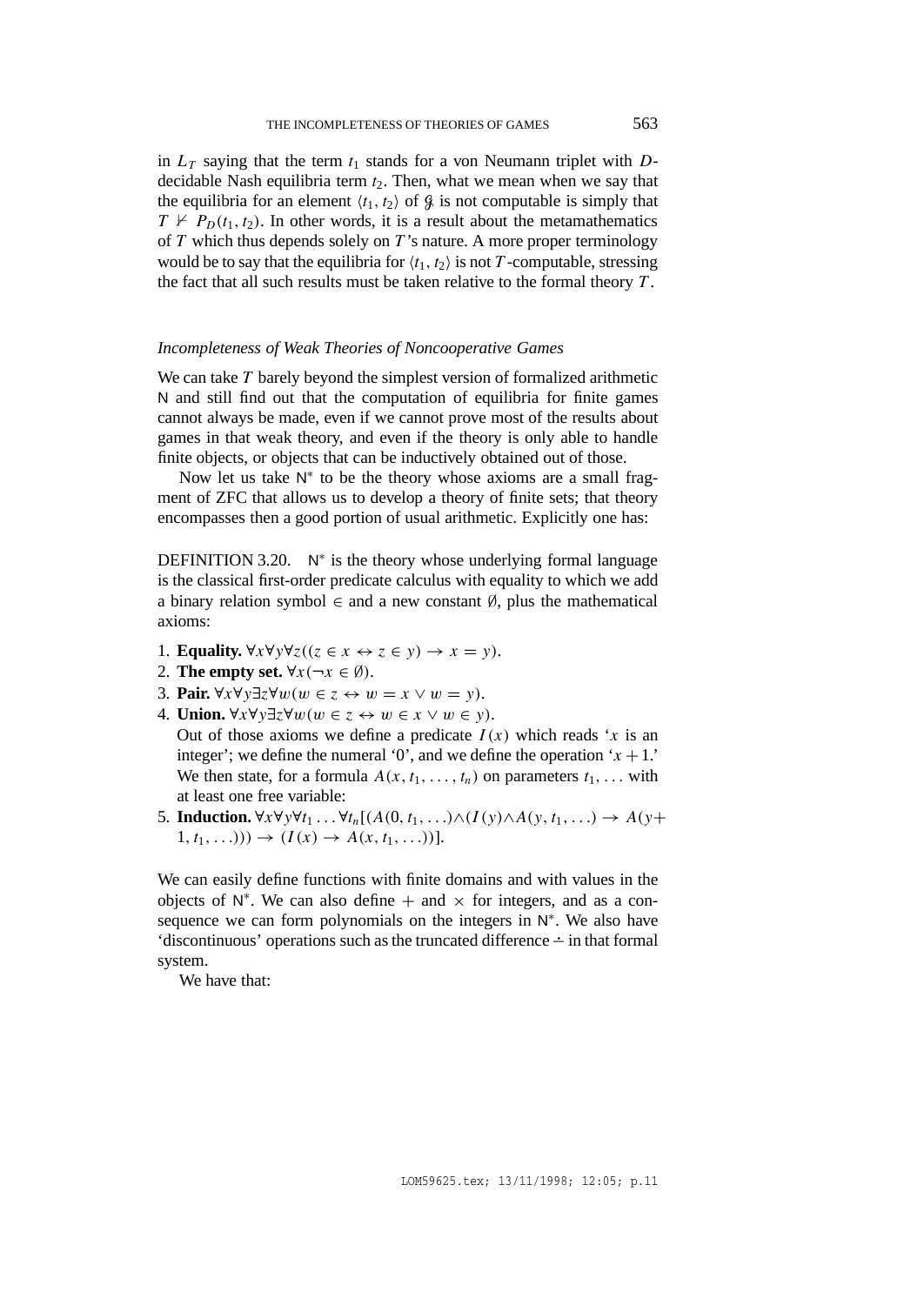LEMMA 3.21.  $N^*$  ⊢ ∃z(z =  $\langle \langle 1, f(1) \rangle, ..., \langle n, f(n) \rangle \rangle$ )*, where f* is a *function whose domain includes the set* {1*,* 2*,...,n*}*.*

*Proof.* The Pair axiom implies the existence of ordered *n*-ples. Since we can construct functions in  $N^*$ , the lemma follows.

We rework the definition of strategies and utility functions given above in Definitions 3.16 and 3.17 to restrict them to the objects of N<sup>∗</sup>. With the help of the underlying first-order predicate calculus and description operator *ι* we can also define a set  $\mathcal{G}^*$  in  $L_{N^*}$  analogous to our previous set  $\beta$  constructed in  $L<sub>T</sub>$ . Then, with the help of Lemma 3.21 we can use an 'undecidable' polynomial *q* (see [7] for its construction) and take the element  $\Gamma^*$  of  $\mathcal{G}^*$  with the term  $\iota_x\{x = u^* \wedge u^* = u' + qu''\}$  for the utility function of its von Neumann triplet (where  $u'$  and  $u''$  are the expressions for the utility functions of two given elements of  $\mathcal{G}^*$  with and without equilibria, respectively). The remainder of the argument goes as usual. Thus:

**PROPOSITION** 3.22. *If*  $N^*$  *is consistent then there is an element*  $\Gamma^*$  *of*  $\mathcal{G}^*$  *such that the assertion*  $\iota_x\{x = u^* \wedge u^* = u' + u''\} \leftrightarrow \iota_y\{y = u'\}$  *is undecidable in* N<sup>∗</sup>*.*

REMARK 3.23. Lemma 3.21 implies the existence of sets of strategies. We can therefore construct integer-valued functions, and in particular utility functions on those sets of strategies.

### *Finite or Infinite Games?*

We go back to our extended theory  $T$  and to our set  $\mathcal{G}$ . We say that an element  $\Gamma = \langle t_1, t_2 \rangle$  of  $\mathcal{G}$  is finite or infinite if  $t_1$  stands for a finite or infinite von Neumann triplet, respectively.

**PROPOSITION** 3.24. *Let*  $\Gamma'$ ,  $\Gamma''$  *be such that*  $T \vdash \Gamma'$  *is finite, and*  $T \vdash \Gamma''$ is infinite. Then there is an element  $\Gamma$  in  $\mathcal{G}$  such that the assertion  $\Gamma$  is finite *is undecidable in T .*

*Proof.* For *β* as in Remark 2.15, we can write (with an obvious abuse of  $\text{language)}$   $\Gamma = \Gamma' + \beta \Gamma''$ .

REMARK 3.25. We can obviously obtain here in Proposition 3.24 statements similar to (and as nasty as) those in Proposition 3.18.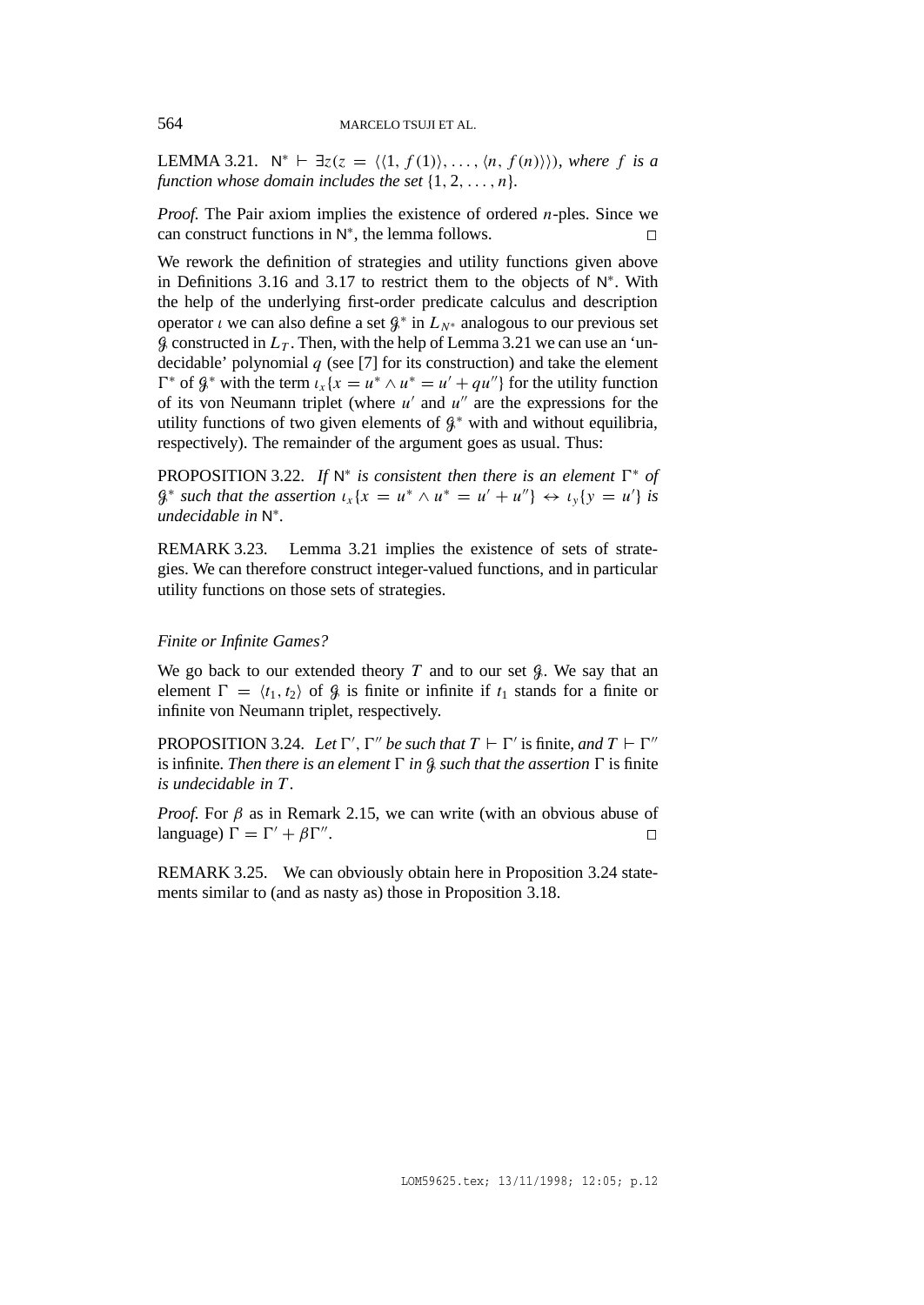### *A Blocked Backroute or a Problem to be Found Everywhere?*

Gödel-like incompleteness theorems are warning posts that indicate blocked routes; they mean that one cannot go farther along some direction in mathematical theories. Incompleteness is known to appear in lost backalleys within the domains of mathematics; yet we have always strongly believed that the incompleteness phenomenon is part of the actual practice in any axiomatized science. The authors' endeavor proved a fruitful one when it was shown that simple questions in chaos theory ('given a dynamical system, can we check whether it is chaotic? Can we prove that it is chaotic?') led to undecidability and incompleteness [5].

### *Finite Games: From Informal Theories to Axiomatic Ones*

When it comes to the theory of finite games the situation again looks very neat at first. If we can extensionally describe the game by tables, it should have computable equilibria; if not, its description within a formal language may have some undecidable properties which are dependent on the axioms of this same formal language (of course we refer to properties which are relevant from the point of view of game theory).

The axiomatic background is made explicit for clarity. The incompleteness phenomenon means that within a (consistent) prescribed axiomatic framework certain facts cannot be proved. Assuredly, if we add stronger axioms to our system, those facts may become provable. Yet the stronger axioms may also be debatable on philosophical grounds, so that the proof of a desired fact from the enriched system turns out to be technically correct but philosophically (and perhaps empirically) doubtful. (For a recent reflection on the import of incompleteness to foundational issues and on some new techniques for the construction of undecidable sentences see [13].)

#### 4. CONCLUSION

The main point of the present paper was to stress the gap between an extensional approach to game theory (or to any other microeconomic theory in general) and its intensional counterpart. Our results have thus an unappealingly abstract look. Yet they have an immediate consequence for a question of great practical and historical importance: the controversy on economic planning between L. von Mises and O. Lange (see on that controversy [19, I, p. 115ff]). We have dealt with decision problems about finite games. Intuitively everything should be computable; however when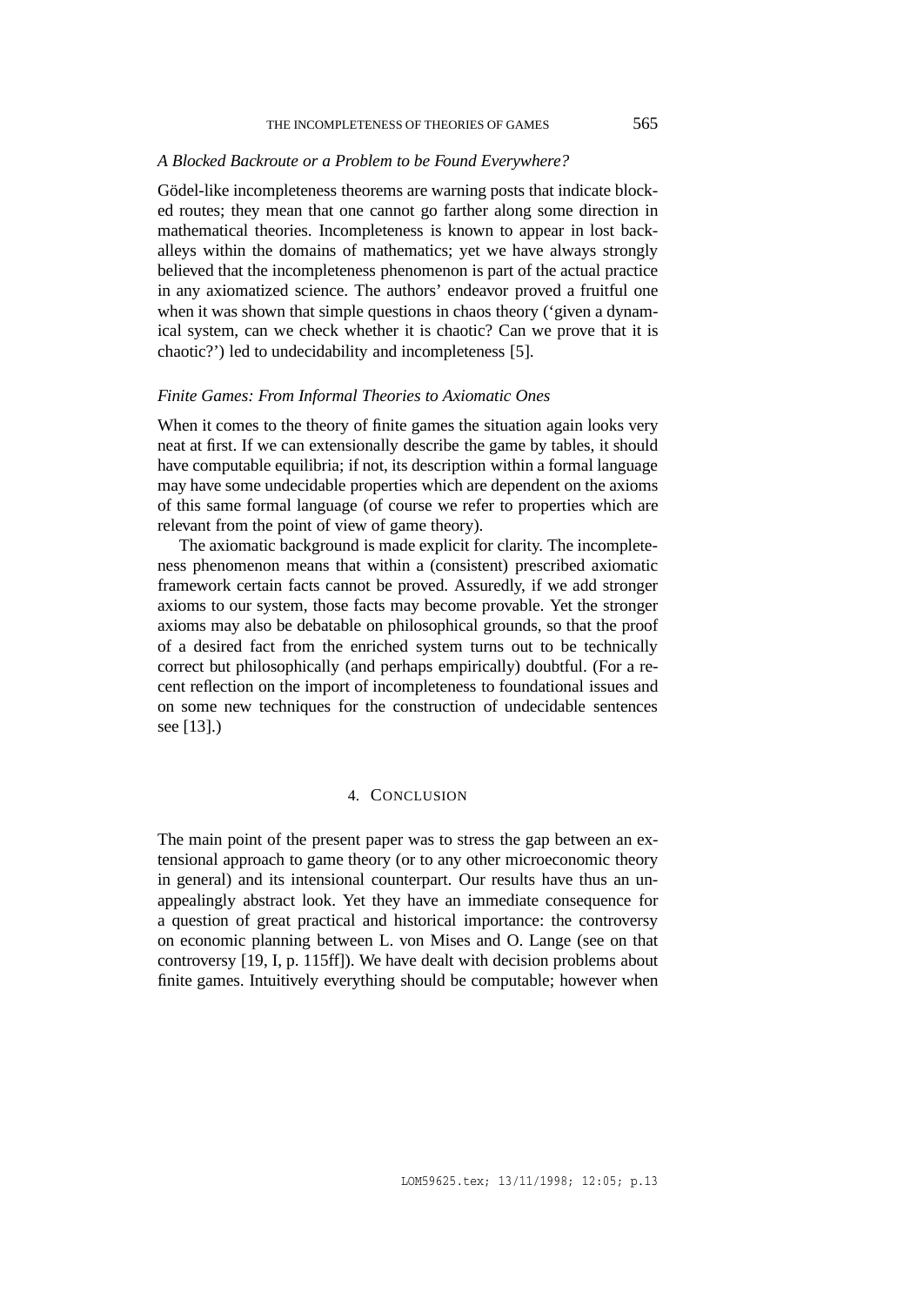we try to clarify our intuitions we see that they break down and an essential noncomputability appears.

The central problem of economic planning is an allocation problem; very frequently allocation is to be done on the basis of maximizing (or minimizing) simple functions on finite sets. We have shown that trouble is to be expected even when the problem of planning is reduced to the problem of determining equilibria for a set of expressions of finite noncooperative Nash games. So, the main argument by Lange in favor of a planned economy (by the way, an argument also shared by von Mises) is not as forceful as it appears to be. Lange thought that given the possibly many explicit equations defining an economy, a huge and immensely powerful computer would *always* be able to figure out the equilibrium prices, therefore allowing (at least theoretically) the existence of an efficient global policy maker (note the intensional flavor of Lange's formulation). However the present paper (or the previous results by Lewis [16, 17]) disproves Lange's conjecture: there will be an explicit set of equations, even in a finite number, describing a market economy whose equilibria will not be computable (if, as we insist, our computations are thought as being performed within an adequate formal theory).

The rather coarse hierarchy of problems in Proposition 3.18 easily extends to a competitive market situation. This means that we can go from computable but extremely hard to calculate equilibrium prices (or equilibrium prices whose computation is equivalent to the proof of problems like the  $P<sup>2</sup>NP$ ) to prices in all levels of the arithmetical hierarchy, and even beyond.

However we do not mean to say that our whole mathematical machinery has its value solely determined by a couple of interesting but local, restricted practical consequences. We would like to fit it into the historical framework of mathematical modeling in economics. We followed tradition here, since our techniques stemmed from physics and found their original applications in the natural sciences. It is no accidental feature that most methods in the mathematized social sciences have originated in the 'hard' scientific domains. So, limitations to our scientific knowledge found in the latter could reasonably be expected to emerge in the former. That fact points out to a still badly perceived common ground between the natural and social domains. The search for that common epistemological ground has been one of our motivations for the present work.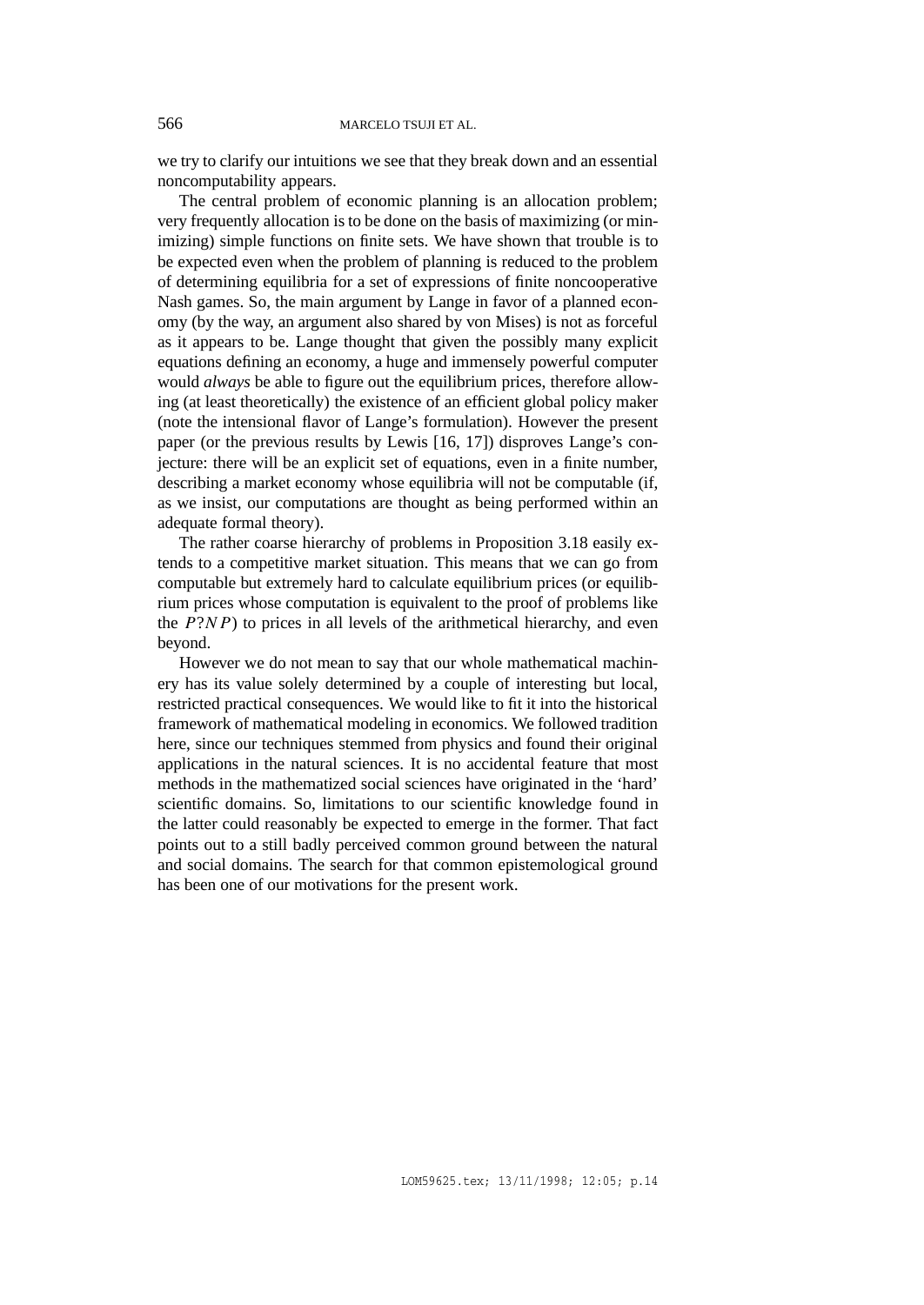#### ACKNOWLEDGMENTS

First of all, the three authors must thank two anonymous referees for their several corrections and suggestions on earlier versions of the paper which greatly improved its clarity and presentation. Needless to say, the remaining errors are of our own responsibility.

Portions of this paper were presented by F. A. Doria during the workshop on 'Limits to Science' at the Santa Fe Institute in May 1994. He wishes to thank J. Casti, J. Traub and the Santa Fe Institute for that invitation and the Sloan Foundation for support.

The authors also acknowledge partial support from the advanced scholarship programs in Philosophy from CNPq and FAPESP as well as from the PREVI Program at the Federal University of Juiz de Fora. This work was sketched while F. A. Doria was a visiting professor at the Research Group on Logic and Foundations at the University of São Paulo's Institute for Advanced Studies and was concluded under the sponsorship of the PREVI-UFJF program.

Finally, the authors thank *Project Griffo* at the School of Communications, Federal University at Rio de Janeiro, for the use of its computer facilities in the preparation of this work.

#### **REFERENCES**

- 1. Bacharach, M. and Mongin, P. (eds), *Theory and Decision*, special issue **37** (1994).
- 2. Casti, J. L. and Traub, J. F., 'On limits', *Santa Fe Institute Publications* **94-10-056** (1994).
- 3. Casti, J. L. and Karlqvist, A. (eds), *Boundaries and Barriers*, Addison-Wesley (1996).
- 4. da Costa, N. C. A. and Chuaqui, R., 'On Suppes' Set-Theoretical Predicates', *Erkenntnis* **29** (1988), 95–112.
- 5. da Costa, N. C. A. and Doria, F. A., 'Undecidability and Incompleteness in Classical Mechanics', *International Journal of Theoretical Physics* **30** (1991), 1041–1073.
- 6. da Costa, N. C. A. and Doria, F. A., 'Classical Physics and Penrose's Thesis', *Foundations of Physics Letters* **4** (1991), 363–373.
- 7. da Costa, N. C. A. and Doria, F. A., 'Suppes Predicates and the Construction of Unsolvable Problems in the Axiomatized Sciences', in P. Hunmpreys (ed.), *Patrick Suppes, Scientific Philosopher, Vol. II*, Kluwer (1994), 151–191.
- 8. da Costa, N. C. A. and Doria, F. A., 'Gödel Incompleteness, Explicit Expressions for Complete Degrees and Applications', *Complexity* **1** (1995), 40–55.
- 9. da Costa, N. C. A. and Doria, F. A., 'Independence of WPH for the Satisfiability Problem from the Axioms of Set Theory,' 11th Brazilian Symposium on Artificial Intelligence, Curitiba (PR, Brazil, 1996).